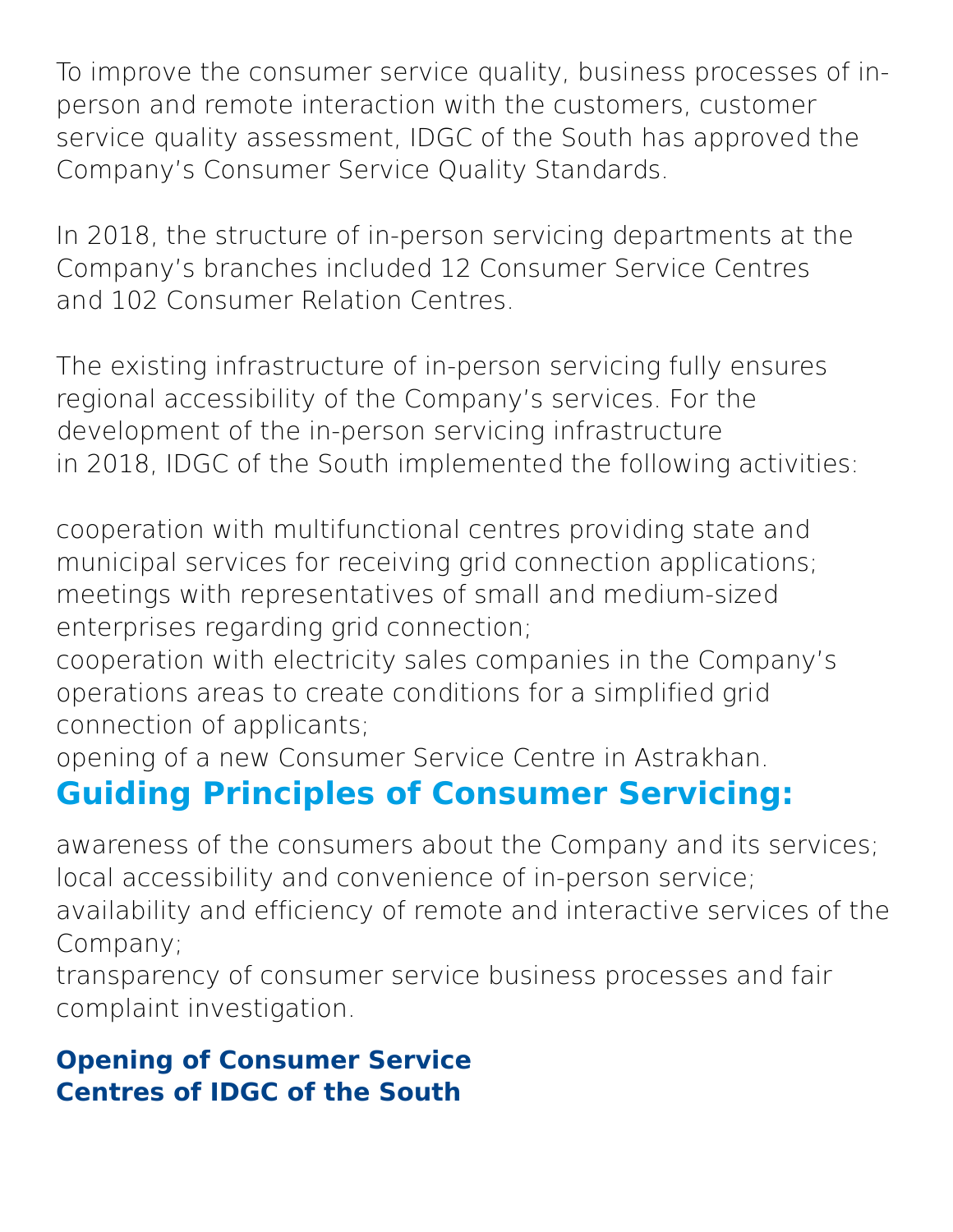

# **Remote service via telephone**

IDGC of the South free hotline with number 8 (800) 100-70-60 continued its operation in 2018. It was hosted at the Rostovenergo branch.

The operators receive and record incoming calls, consult the consumers on issues concerning power supply interruptions, grid connection, additional services and other matters of the Company operation meeting the requirements of the Consumer Service Quality Standards.

IDGC of the South's branches use telephone numbers installed in Consumer Service Centres and Consumer Relation Centres for the reception of requests. The list of contact persons and telephone numbers is available on the website at http://mrsk–yuga.ru.

## **Remote interactive service via the Internet**

IDGC of the South takes efforts to make its services accessible for all consumers and save their time. That is why, the Company expands the range of tools providing feedback and interaction with the customers, intensively develops interactive services on the Internet.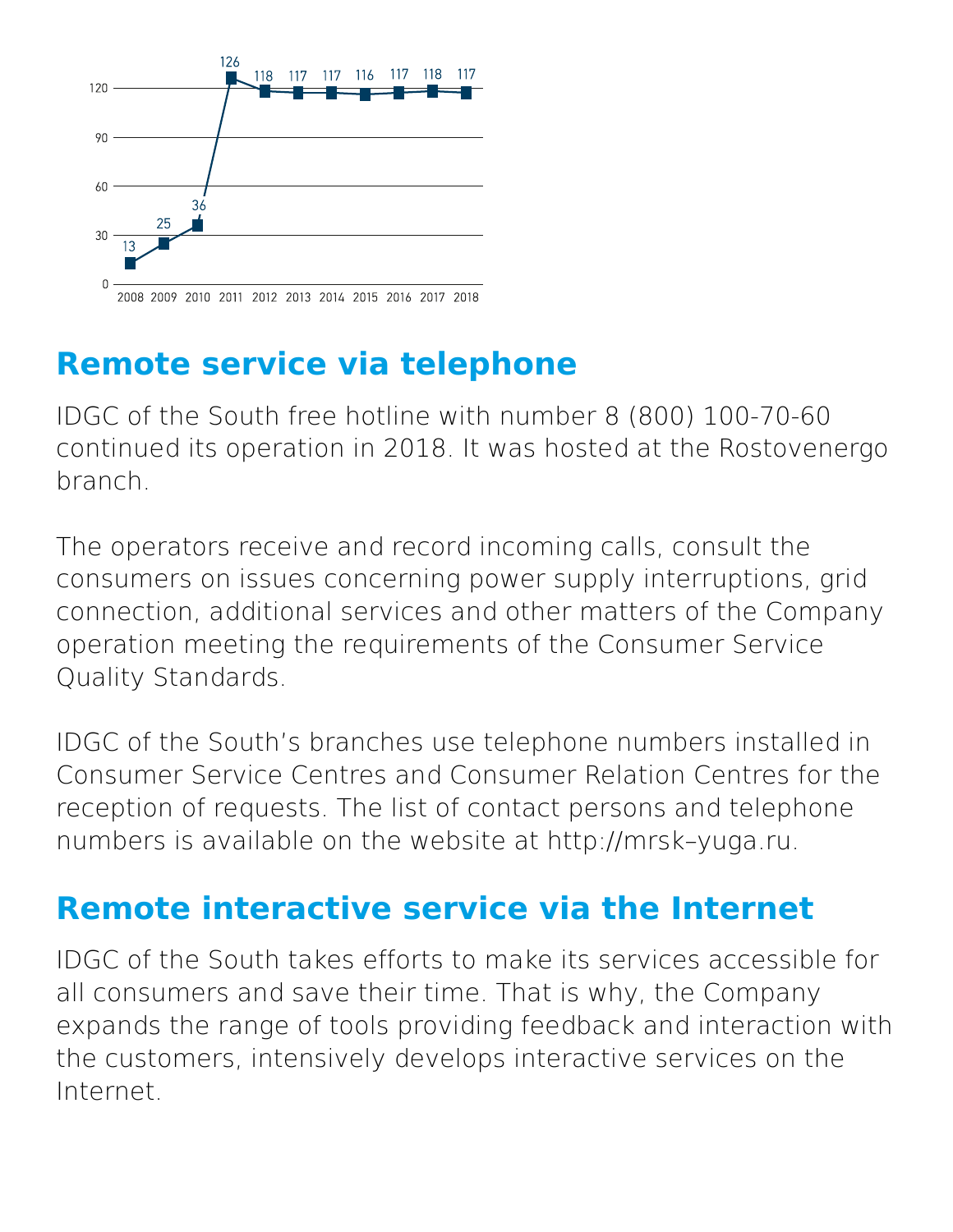Interactive services of IDGC of the South are available on the Company's official website and websites of its branches. These services offers the consumer a possibility to:

submit an application for service (grid connection, fiscal metering); send a request;

schedule a personal appointment;

evaluate service quality;

obtain reference data.

The consumer interactive servicing is offered at the following internet sites:

To Consumers section on the page of each branch on the Company's  $\circled{e}$  [corporate](http://mrsk-yuga.ru/) website;

User Account for submitting applications for grid connection of up to 150 kW capacity  $(\mathscr{D})$  [here](https://xn----7sb7akeedqd.xn--p1ai/) and [here;](http://lk.mrsk-yuga.ru/)

consumers' forum on the Company's at  $\mathcal{O}_0$  official [website](http://dp.mrsk-yuga.ru/forum/);

booking for the Consumer Day  $\mathcal{O}$  [here](http://dp.mrsk-yuga.ru/);

Light Country feedback portal  $\mathcal{O}$  [here](https://xn--80aaafp0bqweeid1o.xn--p1ai/platform/portal/cons_main) .

In September 2018, Light Country portal (ROSSETI project) was launched. It was designed to create an efficient online feedback mechanism for consumers at all ROSSETI subsidiaries, including IDGC of the South's branches.

Using the Light Country portal, the consumers can send messages concerning such problems as:

electricity outage;

voltage fluctuation / low voltage;

electric equipment defects.

The response time is eight working days from the moment of publication. During that time, the problem shall be eliminated, or a certain deadline for its solving shall be specified.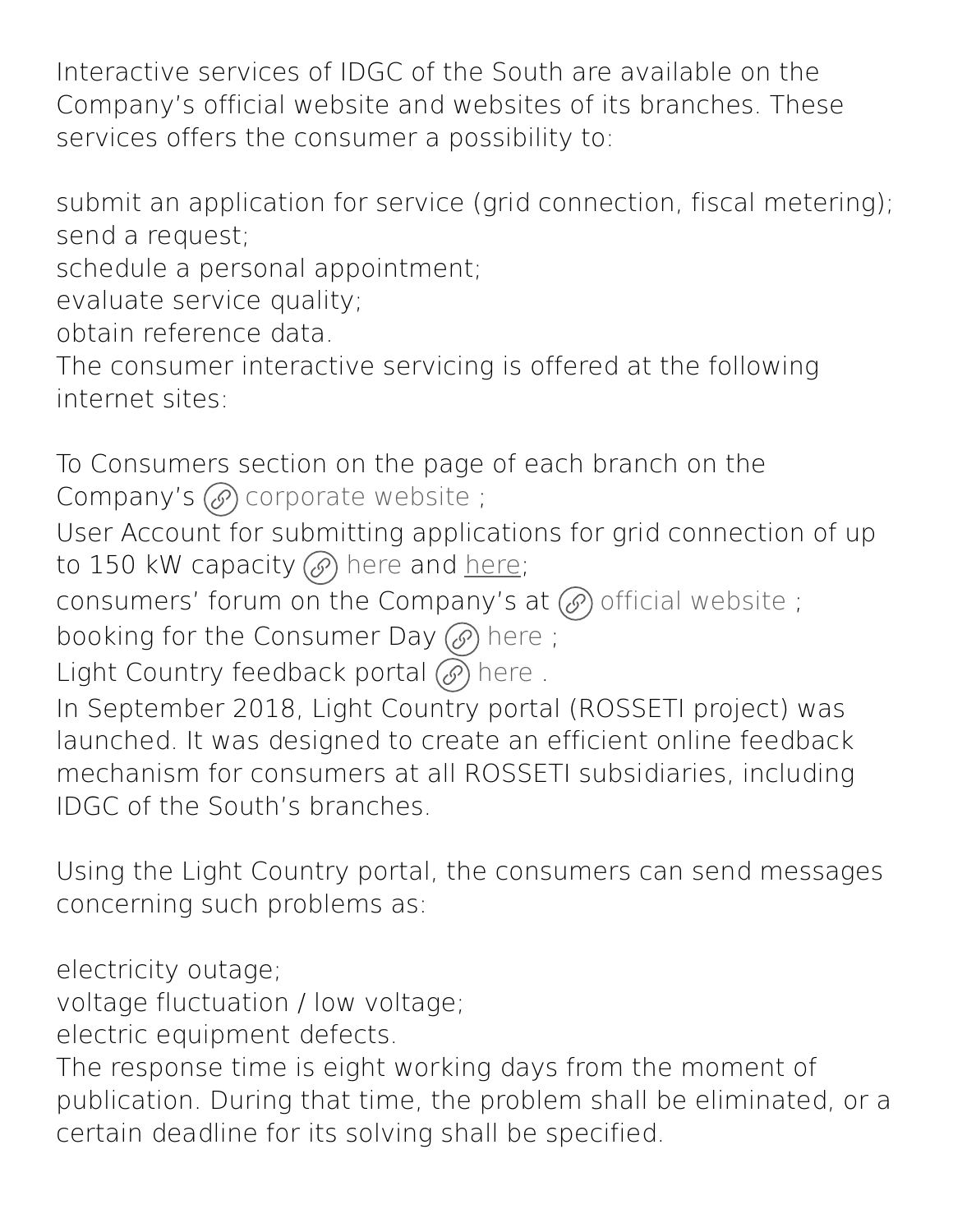By the end of 2018, IDGC of the South received above 200 thous. requests from consumers, among them 76.5 thous. applications for service rendering and 33 thous. hotline calls. The operators provided 50 thous. consultations.

IDGC of the South objectives for customer management improvement for 2019:

development and expansion of the Company's share on the electrotechnical service market;

improved quality and efficiency of consumer notification by telephone;

development of interactive services on IDGC of the South website; upskilling of the employees interacting with the customers. Requirements of the Unified Consumer Service Quality Standards approved by Order No.186 of the Russian Ministry of Energy, including the requirements for service offices and mandatory information disclosure on the official website, are fulfilled timely and in full.

## **Assessment of customer satisfaction with the service and servicing quality**

Consumers' polling is organised regularly to survey their opinion on the Company's service quality. For that purpose, 1,424 responders were interviewed in 2018.

The statistic data obtained through polling prove that, in general, the consumers give a positive assessment of the customer service and are satisfied with the quality of services rendered in IDGC of the South's branches.

### **Structure of power transmission contracts concluded by**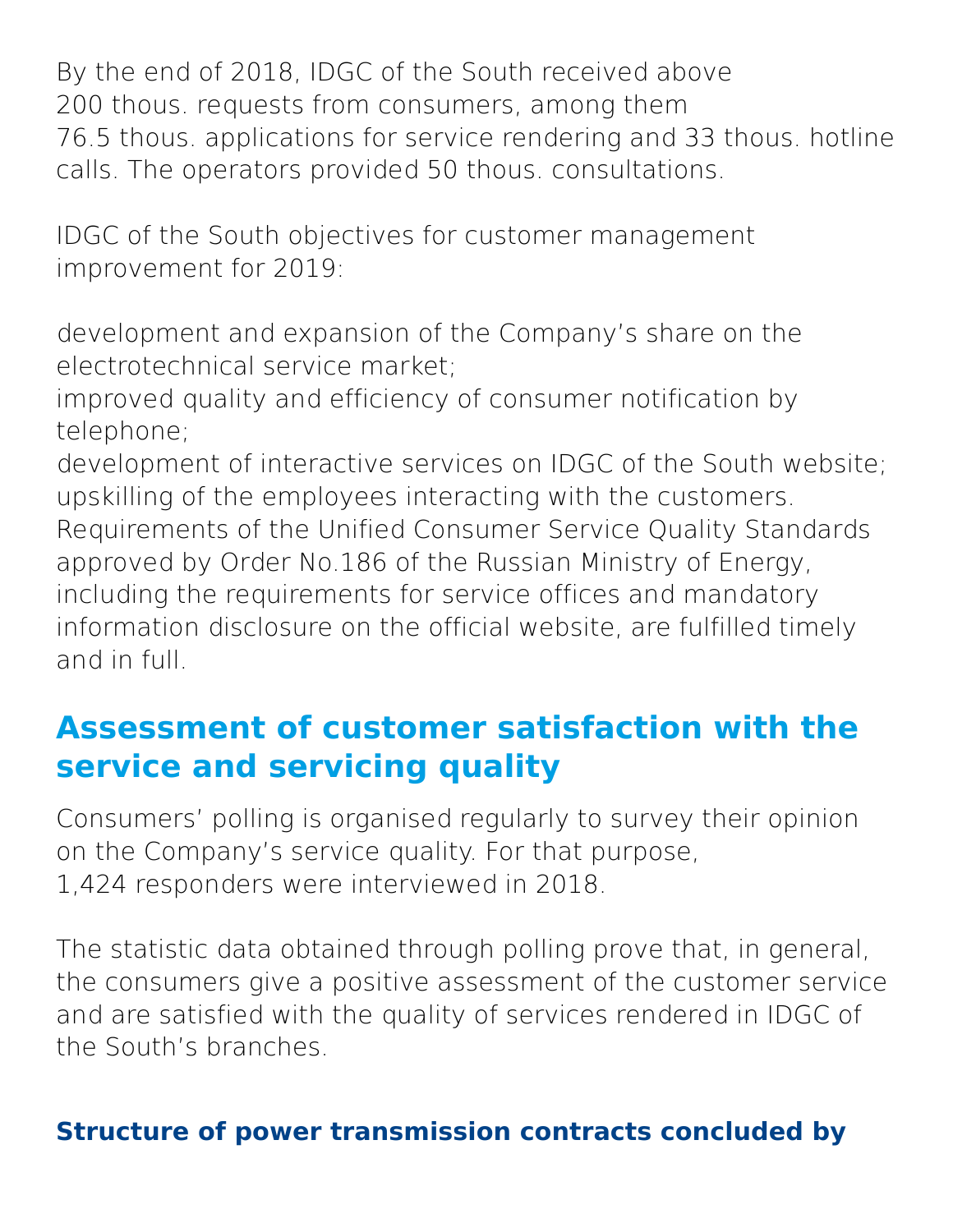**IDGC of the South as of December 31, 2018, %**

### **IDGC of the South survey of customer satisfaction**

In the reporting period, the quality and reliability indices of the services rendered were achieved in full.

## **Assessment of fulfilment of the approved quality indices of the services rendered for 2018**

The consumers of power transmission services of IDGC of the South branches are participants of the wholesale and retail electricity markets. According to 2018 reports, in general, the Company operates under the previously signed power transmission contracts: six contracts with guaranteeing suppliers, 53 – with independent power sales companies, 65 – with territorial grid organisations, 925 – directly with consumers. Moreover, 93.73% of the total number of contracts concluded by IDGC of the South are income-producing.

### **Dynamics of appeals of IDGC of the South's consumers**

# **Projects implemented in the reporting year**

On January 1, 2018, all Multifunctional Centres for state and municipal services in Kalmykia started to receive applications from the republican residents for connection to IDGC of the South's power grids.

During a seminar for the employees of the Housing, Utilities and Energy sector, IDGC of the South's online specialists told the representatives of small and medium-sized entities of Kalmykia